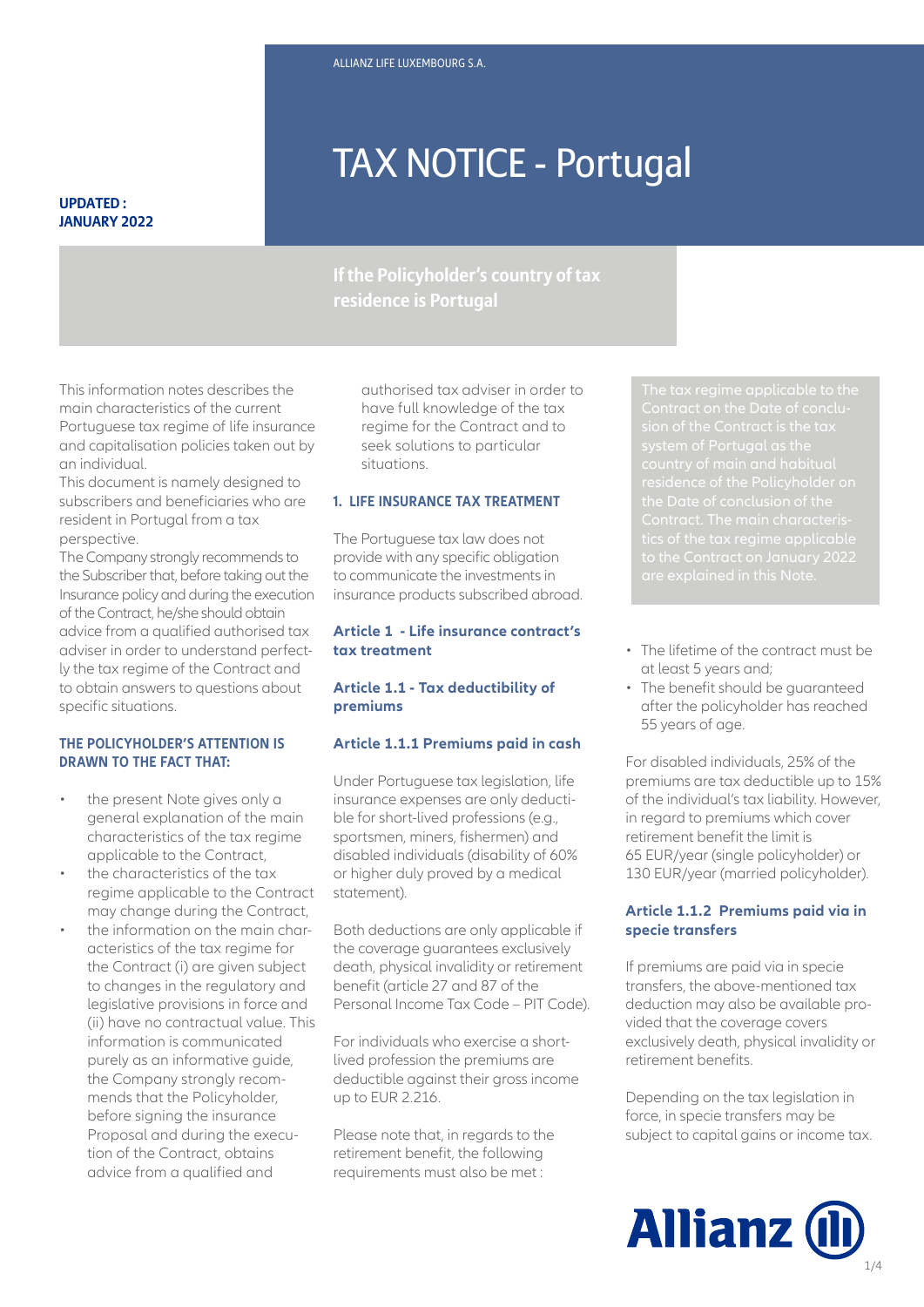# **Article 1.1.3 Premiums paid in shares**

The fact that premiums are paid in the form of shares does not have any consequence on the tax treatment described in section 1.1.1 and 1.1.2.

#### **Article 1.2 - Income tax treatment on partial withdrawals or total surrender**

# **Article 1.2.1 Tax base**

#### **(i) Partial withdrawal or total surrender**

The taxable income is given by the difference between the amount received and the premiums paid (Category E of the PIT – investment income).

The legislation does not discriminate between the income and the capital and, instead, relies on this simple formula to tax any excess of withdrawals over premiums (as such, in case of partial surrenders, the policyholder should have information on the capital and income components to determine the taxable income accordingly).

If at least 35% of the total premiums are paid in the first half of the contractual period ("front ended" policies), a partial exemption of taxation applies, as follows:

- 1/5 of the income is excluded from taxation if the payment or surrender occurs after 5 and before 8 years of the contractual period (only 80% of the income is taxable);
- 3/5 of the income is excluded from taxation if the payment or surrender occurs after 8 years of the contractual period (only 40% of the income is taxable).

If the life insurance contract has no fixed term, the above 35% rule has to be observed for the first half of the period running from the subscription date to the withdrawal date.

The endorsement of the contract to another policyholder does not attract any personal income taxation to the policyholder, as no provision in that way is contained in the PIT code.

# **(ii) Withdrawal in the form of annuities**

In case the distribution occurs in the form of annuities (monthly/ periodic pension payments), the amounts received are taxable as pension income (Category H of the PIT).

An exclusion of taxation of the premium's component included in the annuities is applicable (whenever the amount of premiums included in the annuities is not identified, it is presumed that 85% of the annuity represents capital and, therefore, only 15% of the amounts withdrawn qualify as taxable income).

Pension income also benefits from a specific annual deduction against the taxable income in the amount of EUR 4,104.

Withdrawals, whether regular or not, that do not qualify as annuities, are subject to the rules identified above for partial withdrawals or total surrender.

# **Article 1.2.2 Tax rate**

In case of surrender (full or partial), income derived from life insurance products is subject to autonomous taxation at 28%. However, the individual may opt to add such income to the remaining income in his personal income tax return, being subject to taxation on the aggregate income at marginal rates varying between 14.5% and 48% plus a solidarity surtax (according to the tax rates in force in January 2022).

A solidarity surtax of 2,5% and 5% is also due on taxable income subject to marginal tax rates exceeding EUR 80,000 and EUR 250.000, respectively (as per the rules in force in January 2022).

In case of withdrawal in the form of annuities, the income derived from life insurance products is deemed as pension income and subject to taxation at marginal rates varying between 14.5% and 48% plus the referred solidarity surtax (according to the tax rates in force in January 2022).

# **Article 1.2.3 Tax return**

In case of a partial withdrawal or a total surrender, the income derived from life insurance products paid out by an entity not residing in Portugal will have to be included in the Annex L of the Portuguese personal income tax return.

However, should this income be paid out by a company residing in Portugal or a branch of a non-residing company operating in Portugal, it will be subject to a final withholding tax (28% according to the tax rates in force in January 2022) and, therefore, it should only be included in the personal income tax return if the taxpayer opts to add this income to the remaining income in his personal income tax return, in order to be subject to taxation on the aggregate income at marginal rates.

Should the distribution occur in the form of annuities, the pension income will, in all circumstances, have to be included in the Portuguese personal income tax return, and is subject to the above referred marginal rates.

# **Article 1.3 - Income tax treatment on switches**

Switching between units occurring within a life insurance contract that remains unchanged is not a taxable event.

# **Article 1.4 - Income tax treatment on underlying investment yield**

**Article 1.4.1 Tax base**

No taxation.

# **Article 1.4.2 Tax rate**

N/A.

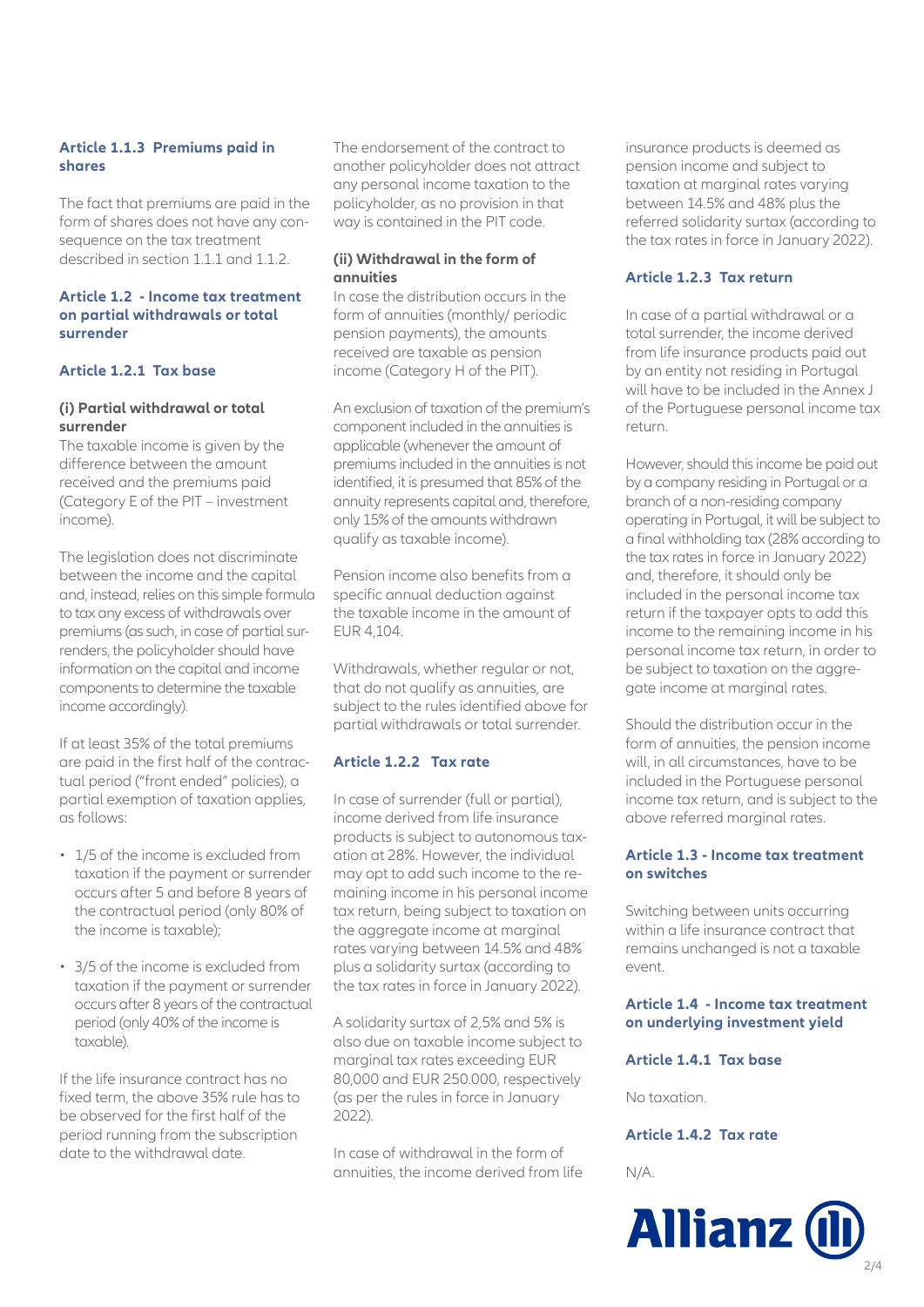#### **Article 1.5 - Tax regime of the life insurance part, in case of death of the life-assured**

## **Article 1.5.1 Income tax treatment upon death**

Life insurance benefits paid out upon death of the life-assured are not subject to taxation for the purposes of the individual income tax (article 12-1-b of the PIT code).

#### **Article 1.5.2 Inheritance tax**

Life insurance benefits are not subject to inheritance tax.

#### **Article 1.6 - Tax regime of the additional death coverage**

#### **Article 1.6.1 Income tax treatment**

Death insurance benefits paid out upon death of the insured person are not subject to taxation for the purposes of the individual income tax (article 12 1-b of the PIT Code).

# **Article 1.6.2 Inheritance tax**

Death insurance benefits are not subject to inheritance tax.

# **Article 1.7 - Gift Tax**

The assignment of the contract to another policyholder, is subject to gift tax, at the rate of 10%. An exemption is applicable to spouses, legal partners, ascendants and descendants in straight line.

#### **Article 1.8 - Wealth tax**

Non applicable.

#### **Article 2 - Other tax obligations: Premium taxes**

Life insurance products, for which the risk is located in Portugal, are subject to additional charges and indirect taxes, as follows:

#### **Premium taxes:**

- ASF (Insurance Supervisory Authority) Tax: 0,048% on the total amount of life insurance premiums. The value of this tax is charged as a fee to the client and then paid by the Company to the Portuguese supervisory.
- Stamp Tax: Life insurance premiums are exempt.
- INEM (National Institute for Medical Emergencies) Tax: 2,5% on the collected premiums (or 2,5% on the part of the premium related to the death risk coverage). Tax charged directly by Allianz to the client on behalf of INEM.

#### **2. CAPITALIZATION CONTRACTS' (CAPITAL REDEMPTION OPERATIONS) TAX TREATMENT**

The tax treatment of the capitalization contracts is the same as described above for the life insurance contracts, except regarding the following: a) No possibility of tax deduction; b) INEM tax: not applicable. c) ASF Tax: not applicable.

#### **3. THE NON-HABITUAL TAX RESIDENTS' REGIME**

#### **Article 1 - An overview of the regime**

The non-habitual tax residents' regime is a special tax regime which foresees, among others, a tax exemption (with progression) on foreign sourced income, namely capital income etc., provided certain conditions are met.

#### **Article 2 - Eligibility and registration within the regime**

In order to benefit from this regime, an individual shall be considered as Portuguese tax resident in the year that the application is filed and must not have been considered tax resident in Portugal in the previous 5 years.

If an individual meets the above criteria and qualifies as non- habitual tax resident in a certain year, an application shall be filed with the Portuguese tax authorities, until March of the year following the one in which the individual became tax resident in Portugal. Upon acceptance of the application by the Portuguese tax authorities, an individual may then benefit from the regime for a 10-consecutive year period.

#### **Article 3 - Main advantages of the regime**

One of the main advantages of the regime is the possibility of being exempt from taxation in Portugal on foreign source income, such as capital income, rental income and capital gains given that one of the following conditions are met:

(i) Such income may be taxed in the State of source under the rules of a Double Tax Treaty (DTT); or (ii) Such income may be taxed in the State of source ("blacklisted" tax havens excluded) under the rules of the OECD Model Tax Convention on Income and on Capital (if no DTT exists) and it is not regarded as arising from a Portuguese source, under Portuguese tax rules.

Additionally, for individuals who have qualified as non-habitual tax resident for the tax years until 2019 and those registered as tax residents until 31 March 2020, who apply for the non-habitual resident regime, pension income earned will be exempt from taxation in Portugal, if one of the following two conditions is met:

(i) If such pensions were subject to tax under an existing DTT in the source country;  $\cap$ r

(ii) If the pension should not be considered as obtained in Portugal.

This regime would be very beneficial